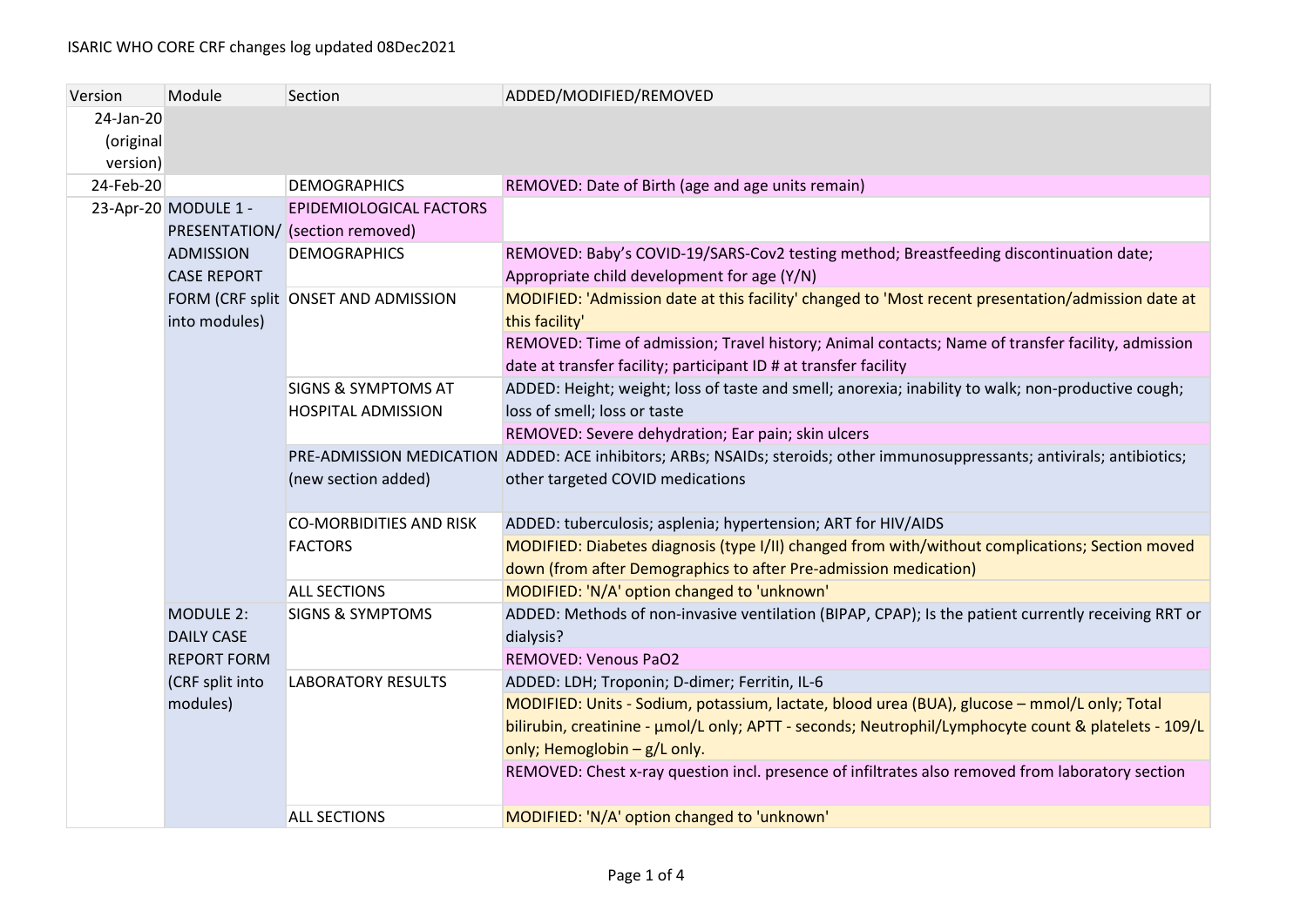| Version | Module                   | Section                    | ADDED/MODIFIED/REMOVED                                                                                |
|---------|--------------------------|----------------------------|-------------------------------------------------------------------------------------------------------|
|         | 23-Apr-20 MODULE 3:      | <b>TREATMENT</b>           | ADDED: Max O2 flow volume; Prone positioning; Duration (in days) questions for non-invasive           |
|         | (continued) OUTCOME CASE |                            | ventilation and ECMO                                                                                  |
|         | <b>REPORT FORM</b>       |                            | MODIFIED: ICU/High-dependency admission info moved to later in treatment section;                     |
|         | (CRF split into          |                            | Inotropes/vasopressors duration changed from date entry to number of days; 'N/A' changed to           |
|         | modules)                 |                            | 'Unknown' for all treatment options. Section moved above Complications                                |
|         |                          |                            | REMOVED: Free text option for 'OTHER intervention or procedure'                                       |
|         |                          | <b>COMPLICATIONS</b>       | ADDED: Pulmonary embolism; myocardial infarction                                                      |
|         |                          |                            | MODIFIED: Endocarditis / Myocarditis / Pericarditis split into (1) Myocarditis / Pericarditis and (2) |
|         |                          |                            | <b>Endocarditis</b>                                                                                   |
|         |                          | <b>DIAGNOSTICS</b>         | ADDED: CT diagnostics info (was previously in daily laboratory results section)                       |
|         |                          |                            | MODIFIED: Coronavirus testing - if YES renamed from 'Novel CoV' to 'COVID-2019/SARS-CoV2'.            |
|         |                          |                            | Section moved below Complications. COVID-19 diagnosis info in patients without pathogen tests         |
|         |                          |                            |                                                                                                       |
|         |                          |                            | REMOVED: 'Yes - Probable' option removed for all tests, either 'Positive', 'Negative' or 'Not done'   |
|         |                          | <b>MEDICATION</b>          | ADDED: Remdesivir, Chloroquine/hydroxychloroquine and heparin therapy; Free text space for input      |
|         |                          |                            | of multiple antibiotics; Other treatments incl. compassionate or experimental use                     |
|         |                          |                            | REMOVED: Neuraminidase inhibitor                                                                      |
|         |                          | <b>OUTCOME</b>             | REMOVED: Dialysis/renal treatment?; other intervention or procedure from post-discharge               |
|         |                          |                            | treatment Patient facility transfer information                                                       |
|         |                          | <b>ALL SECTIONS</b>        | MODIFIED: 'N/A' option changed to 'unknown'                                                           |
|         | 25-Aug-20 MODULE 1       | <b>ONSET AND ADMISSION</b> | ADDED: Has this patient's data been previously collected under a different patient number?            |
|         | <b>MODULE 2</b>          | <b>LABORATORY RESULTS</b>  | ADDED: Fibrinogen                                                                                     |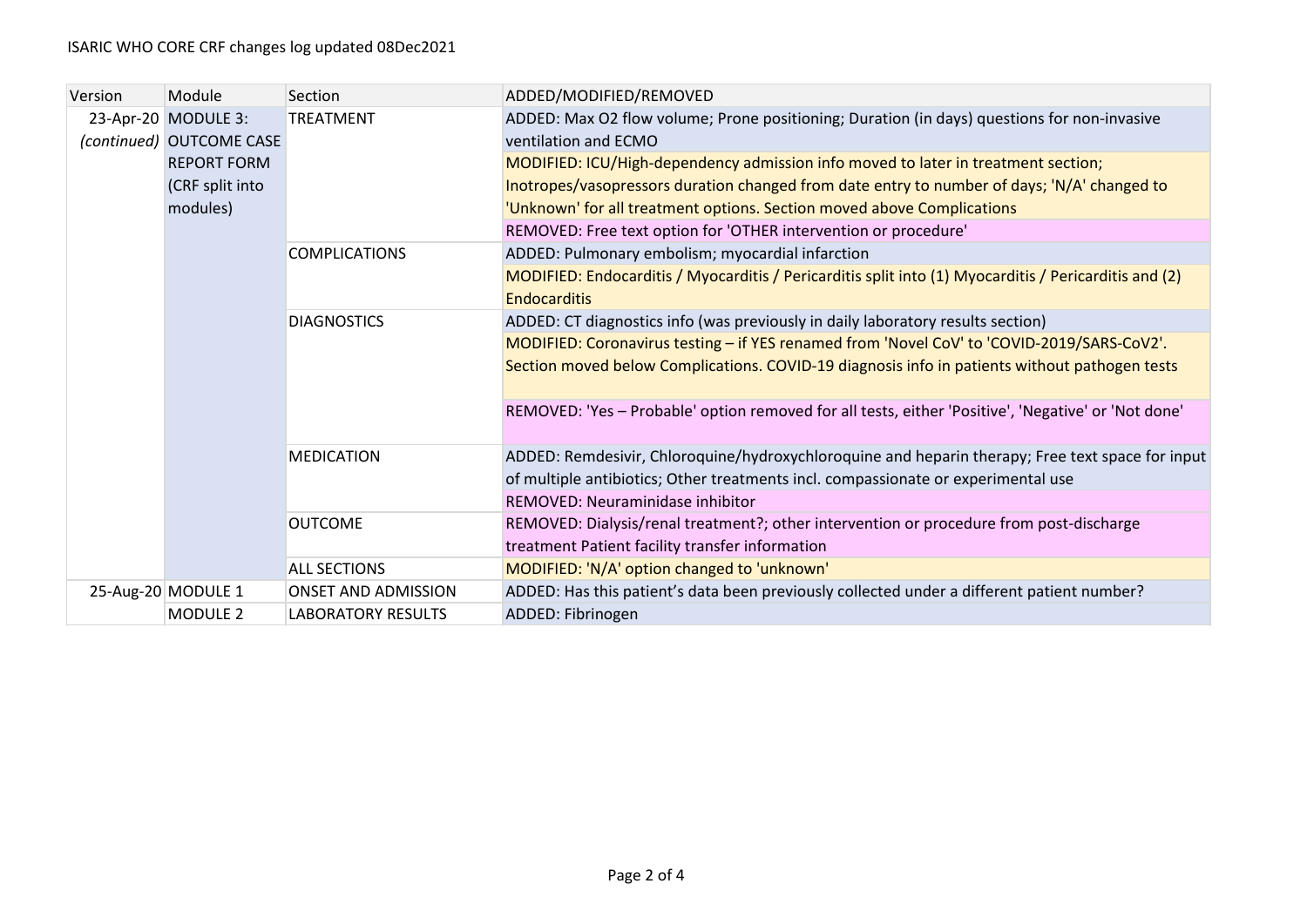| Version | Module             | Section                                          | ADDED/MODIFIED/REMOVED                                                                                              |
|---------|--------------------|--------------------------------------------------|---------------------------------------------------------------------------------------------------------------------|
|         | 02-Feb-21 MODULE 1 | <b>DEMOGRAPHICS</b>                              | ADDED: Text 'within 6 weeks of delivery' added after POST PARTUM                                                    |
|         |                    | <b>RE-ADMISSION (new section</b>                 | ADDED: Is the patient being re-admitted with or due to COVID-19?; Previous participant ID; Number                   |
|         |                    | added)                                           | of re-admissions; Please provide reason for readmission:                                                            |
|         |                    |                                                  | MODIFIED: Was the patient admitted previously or transferred from any other facility during this                    |
|         |                    |                                                  | illness episode?; Has this patient's data been previously collected under a different patient number?               |
|         |                    | <b>VACCINATIONS</b> (new section                 | ADDED: Covid-19 vaccination? Date of most recent; number of doses; type of most recent vaccine;                     |
|         |                    | added)                                           | Influenza vaccination last 6 months                                                                                 |
|         |                    | PRE-ADMISSION MEDICATION ADDED: Steroids         |                                                                                                                     |
|         |                    | <b>CO-MORBIDITIES AND RISK</b><br><b>FACTORS</b> | ADDED: HIV - most recent CD4 count; Diabetes mellitis Gestational added and HbA1C results (within<br>last 6 months) |
|         | <b>MODULE 2</b>    | <b>SIGNS &amp; SYMPTOMS</b>                      | ADDED: Text added 'Highest' before temperature; Any supplemental oxygen                                             |
|         |                    |                                                  | MODIFIED: FiO2; PaO2; PCO2; pH; HCO3-; Base excess; Sternal capillary refill time; Richmond                         |
|         |                    |                                                  | Agitation-Sedation Scale (RASS); Mean Arterial Blood Pressure; Urine flow rate; Current admission to                |
|         |                    |                                                  | ICU/ITU/IMC/HDU? moved                                                                                              |
|         | MODULE 3           | TREATMENT                                        | ADDED: High flow nasal oxygen and duration                                                                          |
|         |                    | <b>COMPLICATIONS</b>                             | ADDED: Deep Vein Thrombosis; Other thromboembolism (not PE or DVT)                                                  |
|         |                    |                                                  | REMOVED: Mild, Moderate, Severe, Unk options removed for ARDS                                                       |
|         |                    | <b>DIAGNOSTICS</b>                               | ADDED: Section numbers added (Section 1 - Virus; Section 2 - bacterial; Section 3 - Radiology;                      |
|         |                    |                                                  | Scetion 4 - Pathogen testing details), text Respiratory Syncytial Virus added before RSV                            |
|         |                    |                                                  | MODIFIED: Coronavirus testing re-worded to SARS-CoV-2 (COVID-19) (removing MERS and other                           |
|         |                    |                                                  | CoV options)' 'Was pathogen testing' reworded to 'Was other pathogen testing'                                       |
|         |                    | <b>MEDICATION</b>                                | ADDED: Text 'Veklury' added after Remdesivir; Interleukin-6 (IL-6) inhibitor - Tocilizumab, Sarilumab,              |
|         |                    |                                                  | Other IL-6 inhibitor; Convalescent plasma; Anti-influenza anti-viral - Oseltamivir (Tamiflu), Zanamivir;            |
|         |                    |                                                  | Dexamethasone? - 6mg once per day (od)? other dose or frequency?; Other corticosteroid? -                           |
|         |                    |                                                  | Prednisolone, Hydrocortisone, Methylprednisolone, Other; Anticoagulation, agent, route, indication:                 |
|         |                    |                                                  | therapeutic, enhanced prophylaxis for COVID-19, routine inpatient prophylaxis,                                      |
|         |                    | <b>OUTCOME</b>                                   | ADDED: Was patient diagnosed with Covid-19? laboratory confirmation and/or clinical assessment;                     |
|         |                    |                                                  | Ongoing health care needs relating to this admission for COVID-19; Ongoing health care needs NOT                    |
|         |                    |                                                  | related to COVID episode; Medically fit for discharge (COVID-19 resolved) but remains in hospital for               |
|         |                    |                                                  | other reason                                                                                                        |